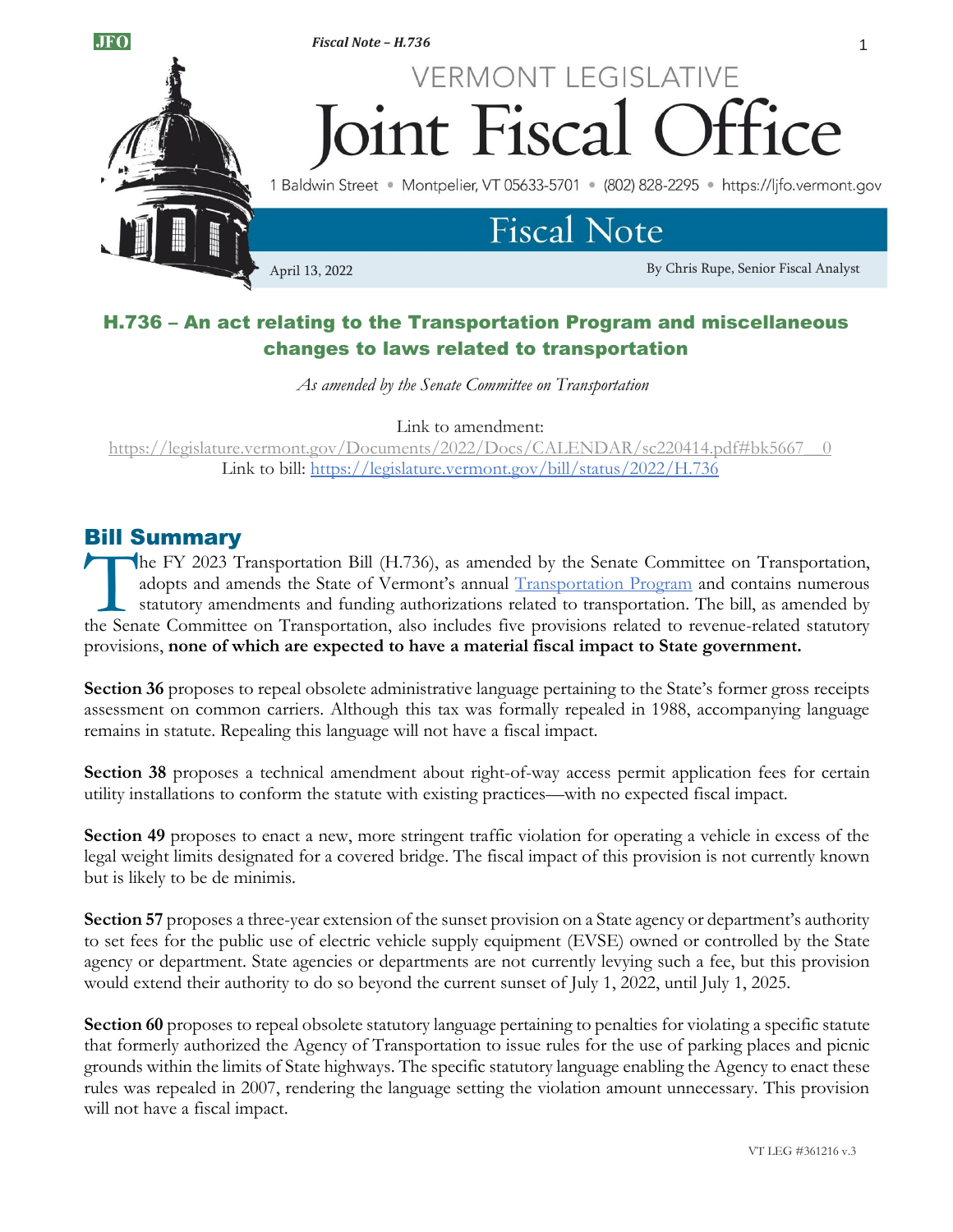### Sec. 36: Repeal of Obsolete 5 V.S.A. Chapter 5

Act 160 (1988) previously repealed the gross receipts assessment on common carriers that was formerly authorized in 5 V.S.A. § 63. Although Act 160 repealed this assessment more than three decades ago, the accompanying administrative language contained elsewhere in chapter 5 ( $5 \text{ V.S.A. }$  §§ 64 - 67) remains in statute. This language, proposed by the Agency of Transportation, is intended to repeal obsolete statutory provisions and will not have a fiscal impact.

#### Sec. 38: Section 1111 Right-of-Way Access Permits

Section 38 proposes to amend  $19 \text{ V.S.A.} \{(1112(b)(2) \text{ to clarify that the $100 application fee for right-of-way})\}$ access permits (often known as "[Section 1111 permits](https://legislature.vermont.gov/statutes/section/19/011/01111)") for utility installations that directly connect to the State highway subsurface stormwater system shall be assessed on a per-application, rather than perconnection, basis. This language is a technical amendment that conforms the statute to the existing practices of charging application fees on a per-application basis, regardless of how many connections are contained within the application, and clarifies that permits for stormwater connections are issued for connections to the subsurface stormwater system only (e.g., drains, pipes). A representative from the Agency of Transportation testified to the House Transportation Committee on February 16, 2022, that these applications are relatively infrequent (approximately 10 applications over the last six years) and seldom involve more than one connection to the stormwater system. As this language does not change current practices, it is not expected to have a fiscal impact.

### Sec. 49: New Traffic Violation for Excessive Weight on Covered Bridges

Section 49 proposes to create a new traffic violation with a heightened penalty for operating a vehicle in excess of the legal weight limits designated for a covered bridge. Currently, [19 V.S.A. §](https://legislature.vermont.gov/statutes/section/19/003/00315) 315 authorizes a fine of not more than \$200 (\$300 for each subsequent offense) for operating a vehicle exceeding the weight limit prescribed on a restricted bridge. Sections 41 and 42 of the bill, as amended, propose to repeal this provision in Title 19, and Sections 45 and 49 replace it with a new traffic violation in Title 23 specific to covered bridges punishable by a civil penalty of \$1,000, with a \$2,000 penalty if the violation substantially impedes the flow of traffic. The penalties shall be doubled for second or subsequent violations within a three-year period. Data was unavailable at the time of publication for how many violations have been issued under the Title 19 provision specific to covered bridges in recent years, therefore the fiscal impact of this provision is unknown but likely de minimis. Any revenue received from violating this new Title 23 provision would be allocated as follows:

| <b>Penalties and Surcharges</b>                 | <b>Fund Receiving Revenue</b>                      |
|-------------------------------------------------|----------------------------------------------------|
| <b>Amount of Civil Penalty</b>                  | <b>Transportation Fund</b>                         |
| <b>Judicial Bureau Surcharge</b>                | Crime Victims' Restitution Special Fund            |
| $(15\% \text{ of civil penalty amount})$        |                                                    |
| Judicial Bureau Surcharge (\$47 per violation): |                                                    |
|                                                 | \$29.75   Victims Compensation Special Fund        |
| \$10.00                                         | Domestic Violence and Sexual Violence Special Fund |
| \$7.25                                          | General Fund                                       |

#### Sec. 57: EVSE Fees Sunset Extension

Section 57 proposes to amend [Act 59 \(2019\)](https://legislature.vermont.gov/Documents/2020/Docs/ACTS/ACT059/ACT059%20As%20Enacted.pdf) to extend by three years the July 1, 2022 sunset contained in 32 [V.S.A. §](https://legislature.vermont.gov/statutes/section/32/007/00604) 604 on State agencies' and departments' authority to establish and collect fees from the public use of their electric vehicle supply equipment (EVSE).

VT LEG #361216 v.3 32 V.S.A. § 604 permits any agency or department that owns or controls EVSE to establish, set, and adjust fees for the use of that EVSE. The fees may be established at less than costs, to cover costs, or equal to the retail rate charged for the use of EVSE available to the public. Fees collected shall be deposited in the same